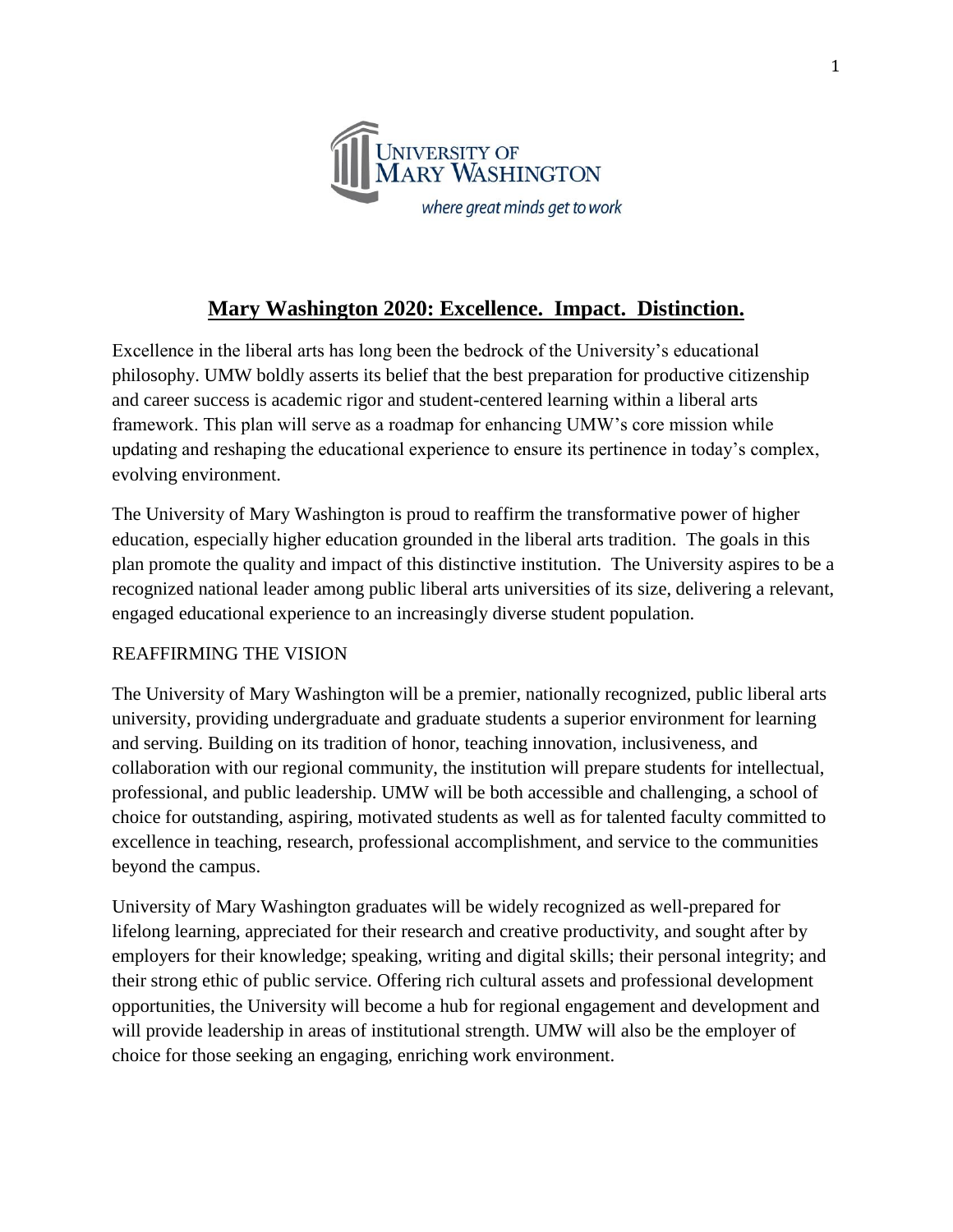### CHALLENGES and OPPORTUNITIES

As it moves forward in the 21<sup>st</sup> Century, the University of Mary Washington will boldly address critical challenges as well as take advantage of significant opportunities. These include the following:

- Capitalize on the resources of UMW's unique location.
- Solidify and expand UMW's national leadership in digital pedagogies.
- Keep the University accessible and affordable.
- Achieve and sustain optimal enrollment levels in undergraduate and graduate programs.
- Create a work culture and reward structure that attracts and retains an excellent, increasingly diverse, committed faculty and staff.
- Further develop and enhance distinctive programs to strengthen the visibility and reputation of UMW.
- Support student achievement and satisfaction leading to high retention and graduation rates, as well as graduates who are exceptionally well prepared for career success and responsible citizenship.
- Foster a culture of sustainability to strengthen the university's reputation as a "green" campus.

### GOALS

# **Goal 1: Reframe Liberal Education at UMW and Promote Professional Development in the Liberal Arts Context**

The liberal arts and sciences curriculum is core to UMW's mission and identity. It provides the basis for both critical engagement with the great challenges of our time and the practical skills and habits of mind to contribute to professional success and well-being alike. Liberal learning extends across disciplines and is collaborative among students and faculty. UMW will build upon its strengths, capitalize on its location, lead in the promotion of digital liberal arts, and foster students' development as autonomous agents and stakeholders in their larger communities, and prepare students to flourish in the professional world.

## **Goal 2: Establish and Promote Areas of Distinction**

UMW has several outstanding opportunities that with further development, support, and promotion will bring greater visibility and recognition to the university as a whole. UMW will capitalize upon its unique geographic location, enhance and promote its distinctive majors and academic programs, support the needs of large and popular majors, spotlight leadership in digital pedagogies, develop and support the visual and performing arts, and creatively enhance its strong traditions of leadership, community engagement, and personal integrity.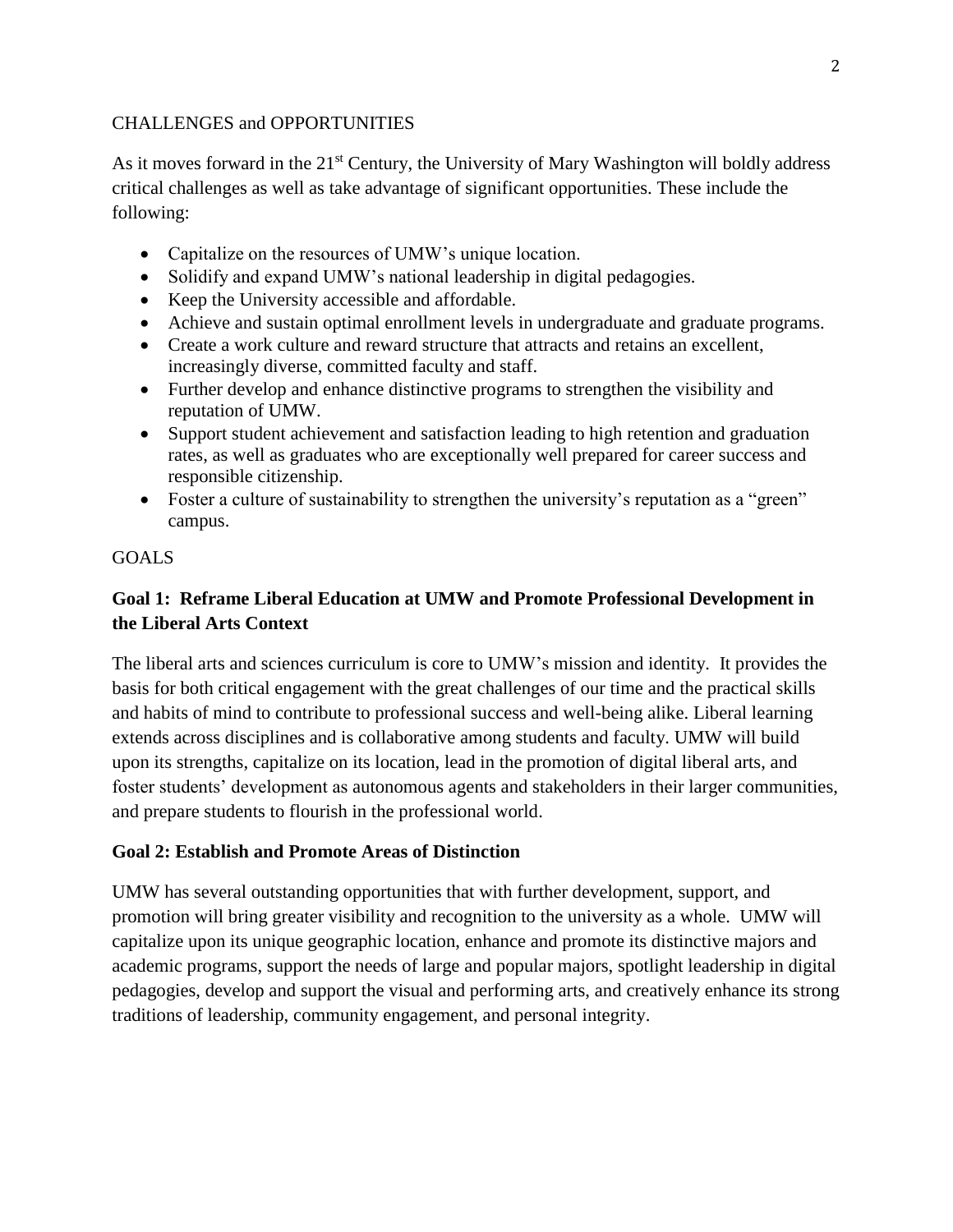## **Goal 3: Strengthen Recruitment and Academic Support for Underrepresented Students as well as for Adult, Transfer, and Graduate Students**

The proportion of students from underrepresented populations will grow significantly in coming years. Given the changing demographics of the region there is opportunity to serve more underrepresented and nontraditional students. UMW will work to attract and enroll larger numbers of these students and to ensure their success at the University. Adult graduate and transfer students are integral to UMW's enrollment profile and reflect UMW's commitment to meeting the educational needs of the region. Ensuring that the Stafford and Dahlgren campuses are vibrant educational centers will be essential components of achieving this goal.

## **Goal 4: Enhance and Expand Opportunities for Student On-Campus Engagement**

The University of Mary Washington will build upon its strength as a primarily residential, highly engaged community to further invigorate and energize the quality of student life outside the classroom. UMW will expand opportunities for student engagement and social activities, maximize success and strategic investment in intercollegiate athletics, and expand efforts to blend curricular and co-curricular learning opportunities.

## **Goal 5: Promote Excellence and Sustainability in Support of University Operations**

The success of the University is dependent on the effectiveness and efficiency of its operations, as well as the quality and commitment of its workforce. Ensuring appropriate support for university staff is a fundamental value that helps the University fulfill its mission and enhances the well-being of its students and employees. UMW will utilize long-term planning, effective data management, and commitment to financial and environmental sustainability to ensure both the fiscal and environmental sustainability of all university initiatives.

## **TACTICAL OPERATIONS PLAN**

In order to achieve the overarching strategic goals identified in this plan, UMW will pursue steps outlined in the following tactical operations plan. This plan, which includes a number of both short-term and long-term strategies and initiatives, will be reviewed and revised annually by the President and the senior leadership team. In consultation with the Board of Visitors, the institution's governing body, elements of the tactical operations plan will be utilized to guide budget planning and investments in facilities, programs, and operational systems.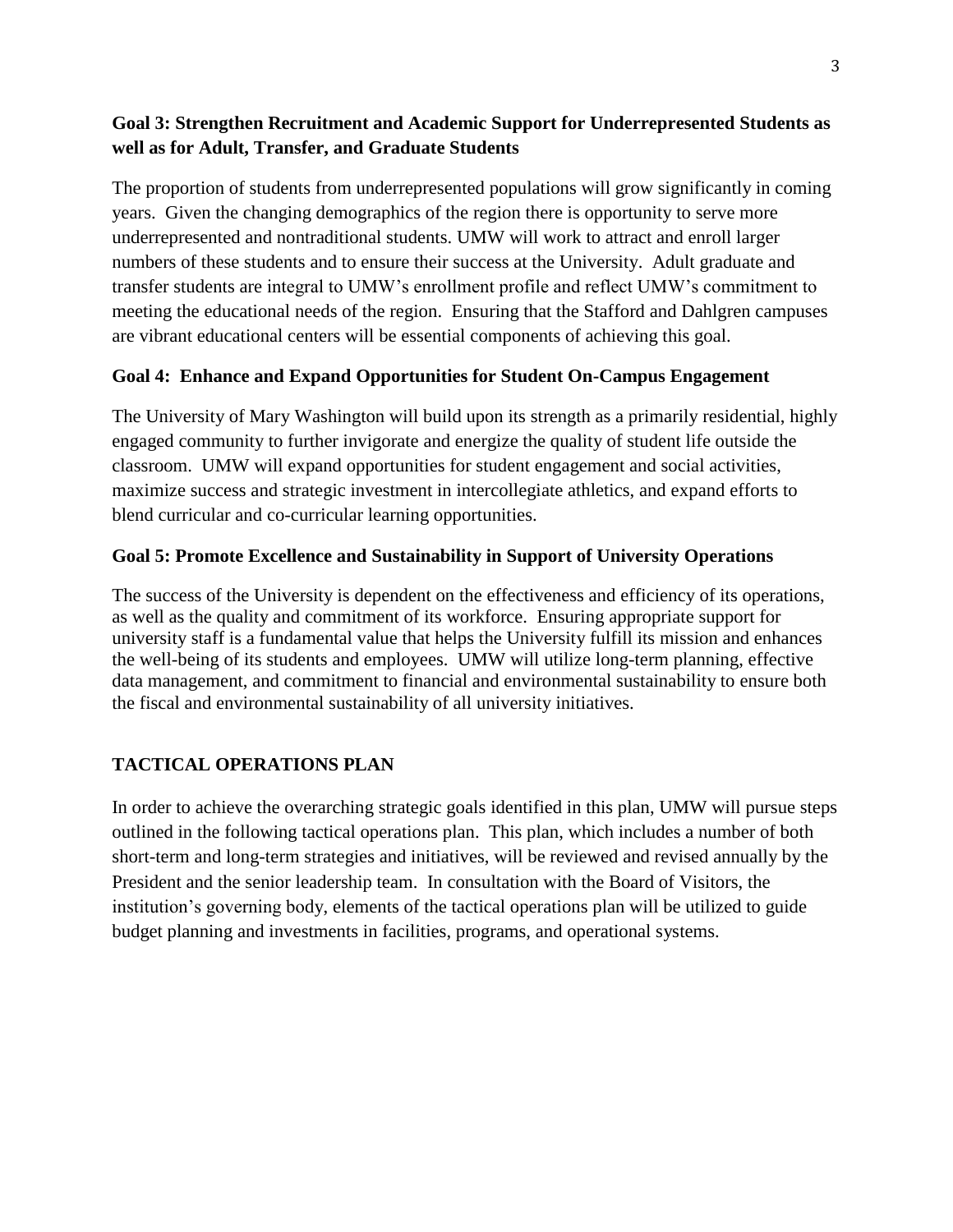## **Goal 1: Reframe Liberal Education at UMW and Promote Professional Development in the Liberal Arts Context**

## **Tactical Strategies:**

1.1. By May 2017, the university community will comprehensively map the liberal arts curriculum to reaffirm and further articulate UMW's liberal arts values. This mapping will identify broad content areas and competencies that reflect our vision of an educated global citizen in the 21st century and will serve as a prelude to a new general education program to be designed in AY 2017-18 and implemented by fall 2020.

1.2. Faculty, in partnership with staff from the library, Division of Teaching and Learning Technologies and the Teaching Center will pursue strategies to make UMW a nationally recognized center for the digital liberal arts, where the curriculum will promote advanced digital fluency for all students.

1.2.1. Incorporate digital fluency in the curriculum, either as part of general education or by enhancing the digital content within major programs. The Teaching, Technology, and Innovation division will design a plan in AY 2016-17 to guide this conversation.

1.2.2. Restore the line item in the budget for a regular replacement cycle for faculty and staff computers beginning in fall 2016.

1.2.3. Fund the creation in FY 2017 of a digital repository, to be fully operational by AY 2017-2018, which will include archival collections, openly accessible versions of faculty scholarship, and significant student scholarship, both traditional and digital.

1.2.4. As faculty engagement with on-line and hybrid teaching grows, increase DTLT resources to ensure that faculty are appropriately trained in these teaching modalities and to incorporate digital technologies that promote pedagogical excellence in both traditional and on-line courses.

1.3. Ensure that students will continue to have opportunities to work closely with outstanding faculty by attracting and retaining excellent, diverse candidates and supporting their efforts with a workload conducive to excellent teaching and research endeavors.

1.3.1. Beginning no later than FY 2017, make annual installments each year for three years toward meeting the benchmarks for faculty pay established by the updated 2011 compensation study while also addressing salary inversion and compression, especially at the associate and full professor ranks.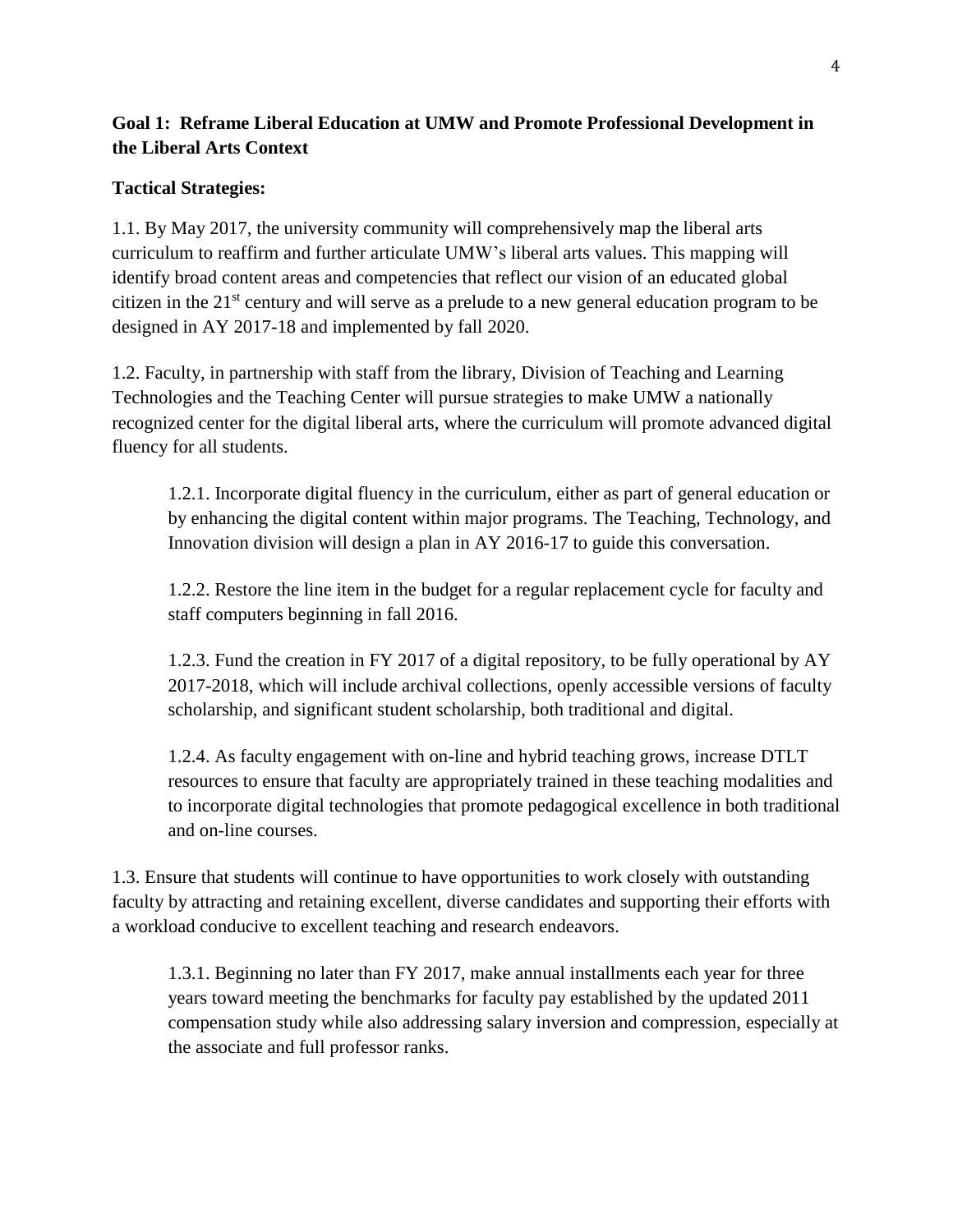1.3.2. Academic Affairs and Human resources will develop in AY 2016-17 a tactical plan to promote and support the hiring and retention of diverse faculty, to be implemented in fall 2017. Metrics on underrepresented faculty will be updated annually with a goal of exceeding national averages by 2% by 2020.

1.3.3. In spring 2016, the Provost will appoint a committee to study faculty workloads across departments. The committee will report recommendations to the Provost to create a more equitable system to be implemented in spring 2017. These may involve a move to an alternative course credit model, a reinstitution of a banking system for independent studies and internships, or other strategies.

1.4. Expand opportunities for student-faculty collaboration on undergraduate research and creative projects, building on tools and pedagogies currently in place.

1.4.1. Develop a summer institute model, similar to the summer science institute, serving at least three additional academic departments, with the goal of increasing student participation in summer research projects by 25% by 2020.

1.4.2. Beginning in FY 2017, commit additional resources, including library acquisitions, to expand faculty/student research. Maintain record of student participation in creditbearing research projects on the annual "Dashboard" of key indicators.

1.4.3. Starting in AY 2017-18, expand Research and Creativity Day, either to include a fall session or to make the current day a non-instructional day, titled Research, Creativity, and Recognition Day and promoted as an opportunity for community outreach and recruitment.

1.5. By fall 2020, complete the Jepson Science Center addition and renovation to ensure sufficient research and instructional space to serve growing student interest in STEM fields, meet the needs of Commonwealth for graduates in high-demand STEM fields, attract high achieving STEM students, support collaborative faculty-student research in the sciences, and promote instruction, research and other projects focusing on environmental sustainability. Expand total faculty FTEs both in core disciplines and interdisciplinary STEM initiatives that enable further growth in student enrollment.

1.6. In spring 2016, the Associate Provost for Academic Engagement and Student Success will recommend leadership and staffing needs to enhance the Center for Career and Professional Development.

1.6.1. The Associate Provost will recommend a plan to staff the Center, through reallocation or new hires, including a director and an internship coordinator.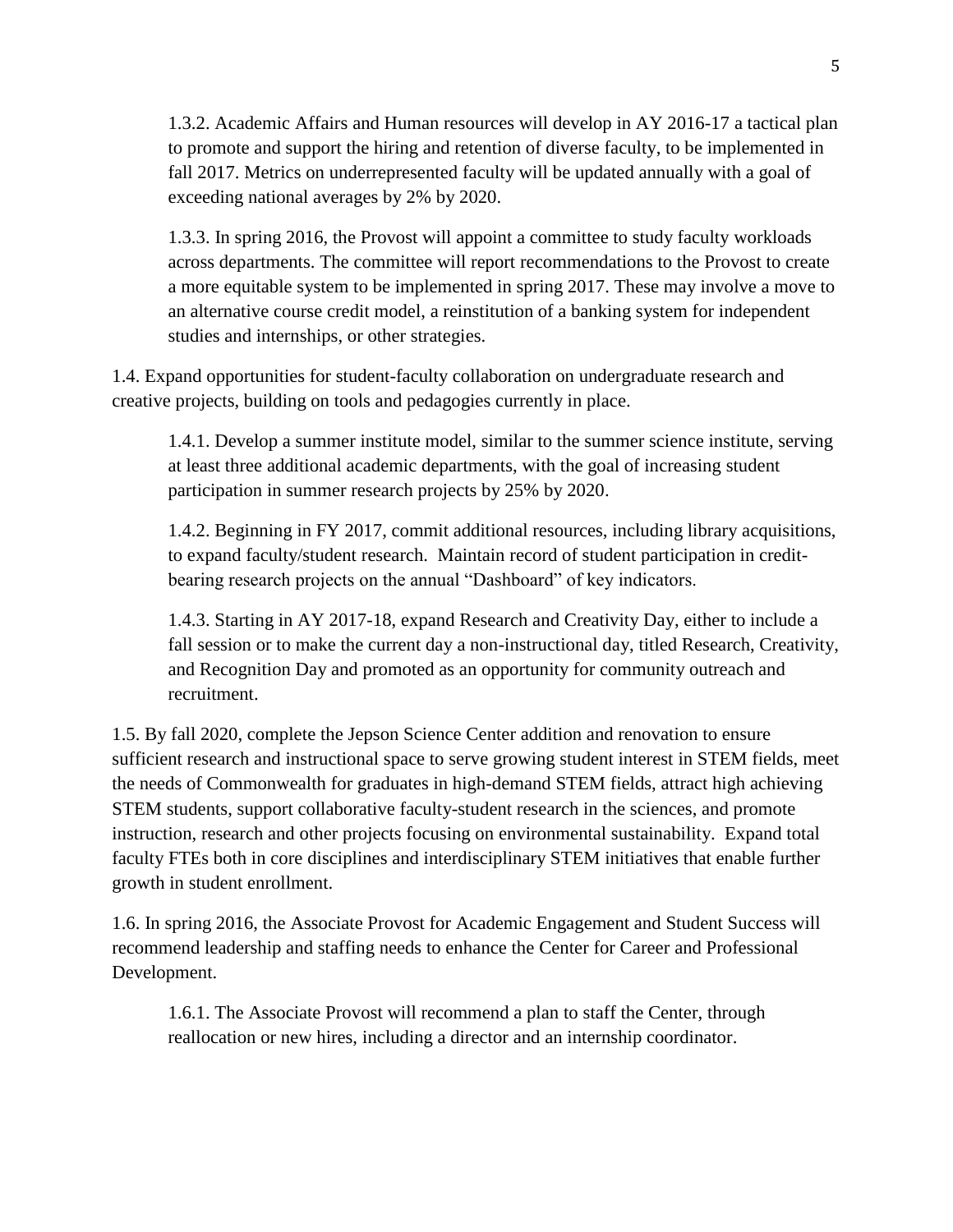1.6.2. As new staffing is in place, the Associate Provost will work with Center leadership to develop a tactical plan with measurable outcome to promote collaboration among all university partners engaged in students' continuing professional development and provide pervasive and impactful professional development opportunities for students.

1.7. Develop strong connections between academic and career advising.

1.7.1. By AY 2016-17, ensure that faculty and staff have appropriate resources (including a comprehensive advising manual) and training to provide effective academic and career advising.

1.7.2. By AY 2017-18, ensure that all academic programs have effectively mapped and communicated applicable skills mastered by students who successfully complete their programs.

1.7.3. By AY 2017-18, develop opportunities to share best practices among faculty and professional advisors.

1.8. Streamline and enhance collection of employment-related data, both through exit surveys of graduating seniors (already being conducted) and through alumni surveys conducted once every five years, with initial implementation of the latter no later than AY 2016-17. Data will be transparent and readily available for department and division use and for more effective communication, especially to prospective students, about student professional success.

1.9. By May 2017, each department will assess the use of digital networks and social media (such as departmental websites, LinkedIn, and other social media) and develop a plan to support career exploration, mentoring opportunities, alumni engagement, and engagement with other regional professionals.

### **Goal 2: Establish and Promote Areas of Distinction**

### **Tactical Strategies:**

2.1. Highlight disciplines that tap into the unique resources of UMW's location at the confluence of the District of Columbia, Richmond, the U.S. Naval base at Dahlgren, and the Chesapeake Bay.

2.1.1. Develop and implement a model for a "D.C. Semester." Departments will propose programs and courses, including but not limited to theatre and the arts, government, public policy, international affairs, economics, science, museum studies, social justice, and education, to establish at least three programs to be phased in from AY 2017-18 through AY 2019-20.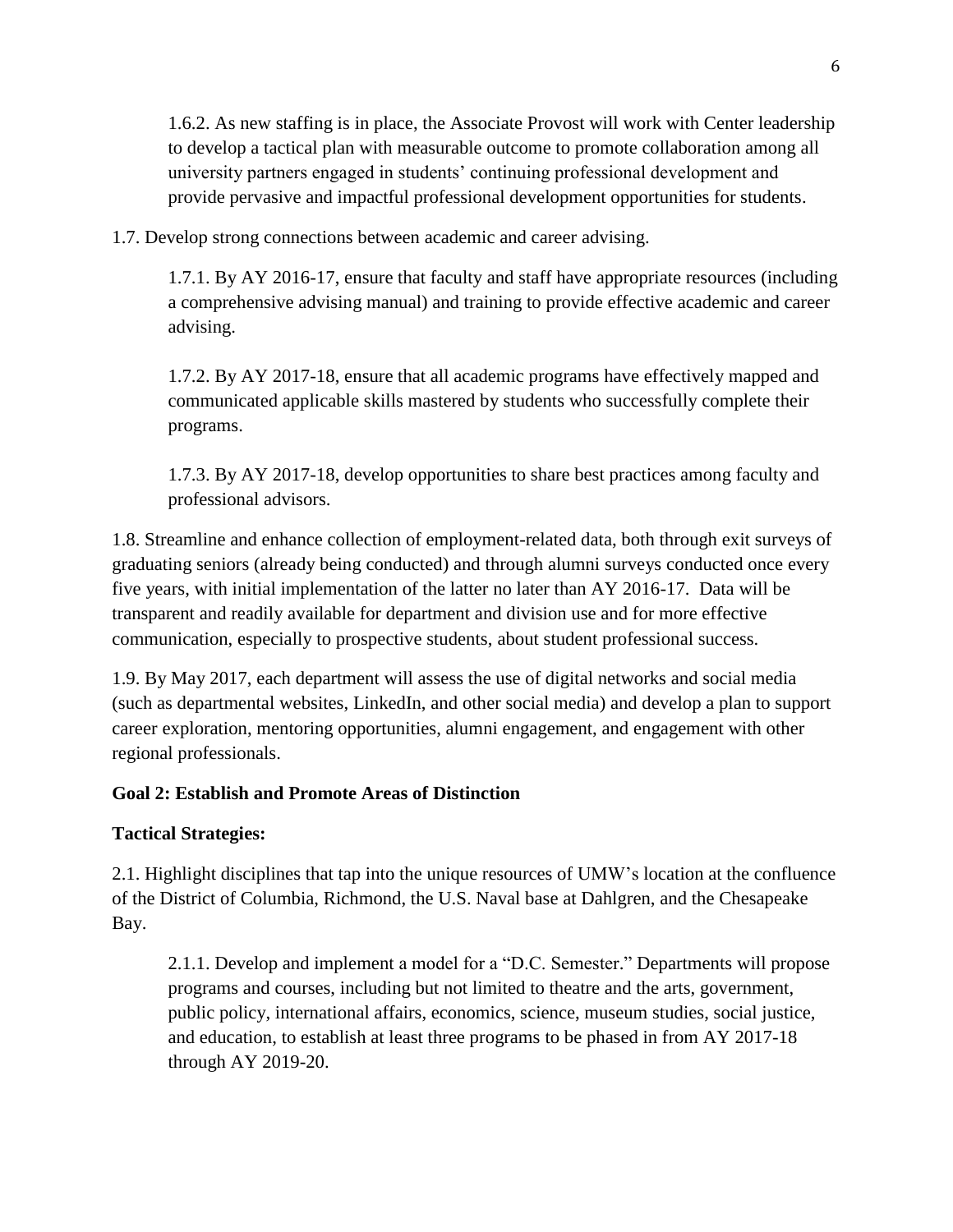2.1.2. Beginning in AY 2016-17, engage departments to propose and develop at least three new courses in Richmond related to state government, museum studies, history and historic sites, education, and the arts.

2.1.3. Beginning in AY 2016-17, engage departments to propose and develop at least two new courses in the natural sciences to utilize the resources of the Chesapeake Bay.

2.1.4. Beginning in AY 2016-17, engage departments to expand opportunities in areas such as security studies, physical and biological sciences, and data science at the naval base at Dahlgren, and provide the needed additional library acquisitions to support such programs.

2.2. Beginning in AY 2016-17, identify an appropriate space and build a lab that will enhance and further distinguish our distinctive program in Historic Preservation.

2.3. Beginning in AY 2016-17, address the staffing needs in large and popular major programs with potential to grow. The provost will work with deans and department chairs of these majors to ensure advising capacity and course availability for traditional and transfer students.

2.4. Extend Domain of One's Own to prepare students for engaged citizenship and the 21<sup>st</sup> century workplace.

2.4.1. Beginning with the fall 2017 entering class, all students will be introduced to the project, integrated from admissions and orientation activities through supported curricular experiences to career development.

2.4.2. In FY 2018 and beyond, ensure financial support and professional development opportunities for faculty and staff to create domains and incorporate them into the teaching and learning environment.

2.4.3. Ensure that senior exit surveys, alumni surveys (see 1.8), and other instruments measure the impact and effectiveness of the Domain of One's Own program.

2.5. Establish academic and co-curricular programs in honor, leadership and service that complement the Mary Washington traditions exemplified by the legacy of Professor James Farmer and alumna Jean Donovan.

2.5.1. Support the development of more service learning courses, starting in AY 2016-17.

2.5.2 Ensure that the "Horizons" co-curricular educational program, begun in AY 2015- 16, effectively engages students to develop leadership skills aligned with the UMW values of honor, leadership, and service and, starting in AY 2015-16, develop and implement metrics to test the program's success.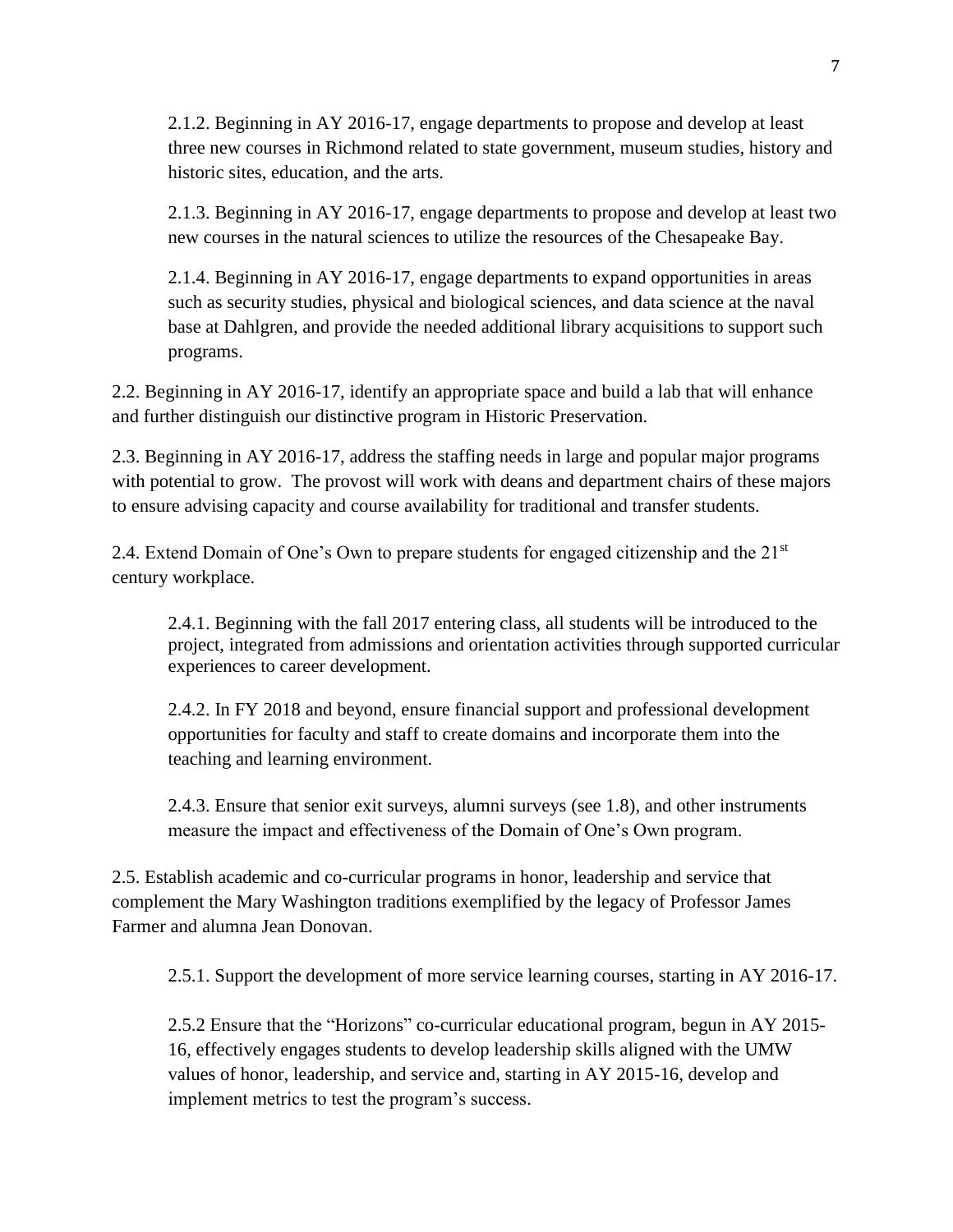2.5.3. Expand student and recent alumni participation in programs like the Peace Corps, AmeriCorps and the Teach for America by 20% by 2020.

2.6. Position the fine and performing arts to support the academic, studio, and performance needs of UMW students, to provide appropriate venues to fulfill the University's role in the cultural life of the community, and to strengthen and enhance student recruitment as well as recognition and visibility for the University. Address the critical facilities needs of the arts, the physical footprint for which has not changed in over 60 years.

2.6.1. Develop a plan in 2016-2017 to design and then build, by 2020, a free-standing facility for theatre and dance to accommodate all performance, teaching, and ancillary needs. Sites both on- and off-campus, within walking distance from the Fredericksburg campus, should be explored.

2.6.2. In coordination with planning for the new theatre facility, plan a comprehensive renovation of DuPont, Melchers, and Pollard to address the specialized needs of music, art history, and studio art, to be implemented upon completion of the new theatre facility.

2.6.3. In conjunction with planning for renovated arts facilities, explore expansion of the Dodd Auditorium stage to better serve the needs of the Philharmonic and other performing groups.

2.6.4. Concurrent with building plans, develop a targeted recruiting plan that promotes the University's teaching excellence in the arts to identify, recruit, admit, and yield diverse, talented students from Virginia and beyond.

2.6.5. Starting in FY 2018, expand resources devoted to student arts making on campus to increase experiential learning opportunities for students in the arts.

2.6.6. Starting in FY 2020, expand resources for guest artists to connect professionals with UMW students, thereby creating significant relationships with working artists that will enhance the visibility of the arts at UMW.

2.6.7. During AY 2016-17, establish a task force to study the benefits and consequences of establishing a School of the Arts--initially as an entity within the College of Arts and Sciences--as a means of better serving students in the arts and elevating the visibility of the arts community at UMW.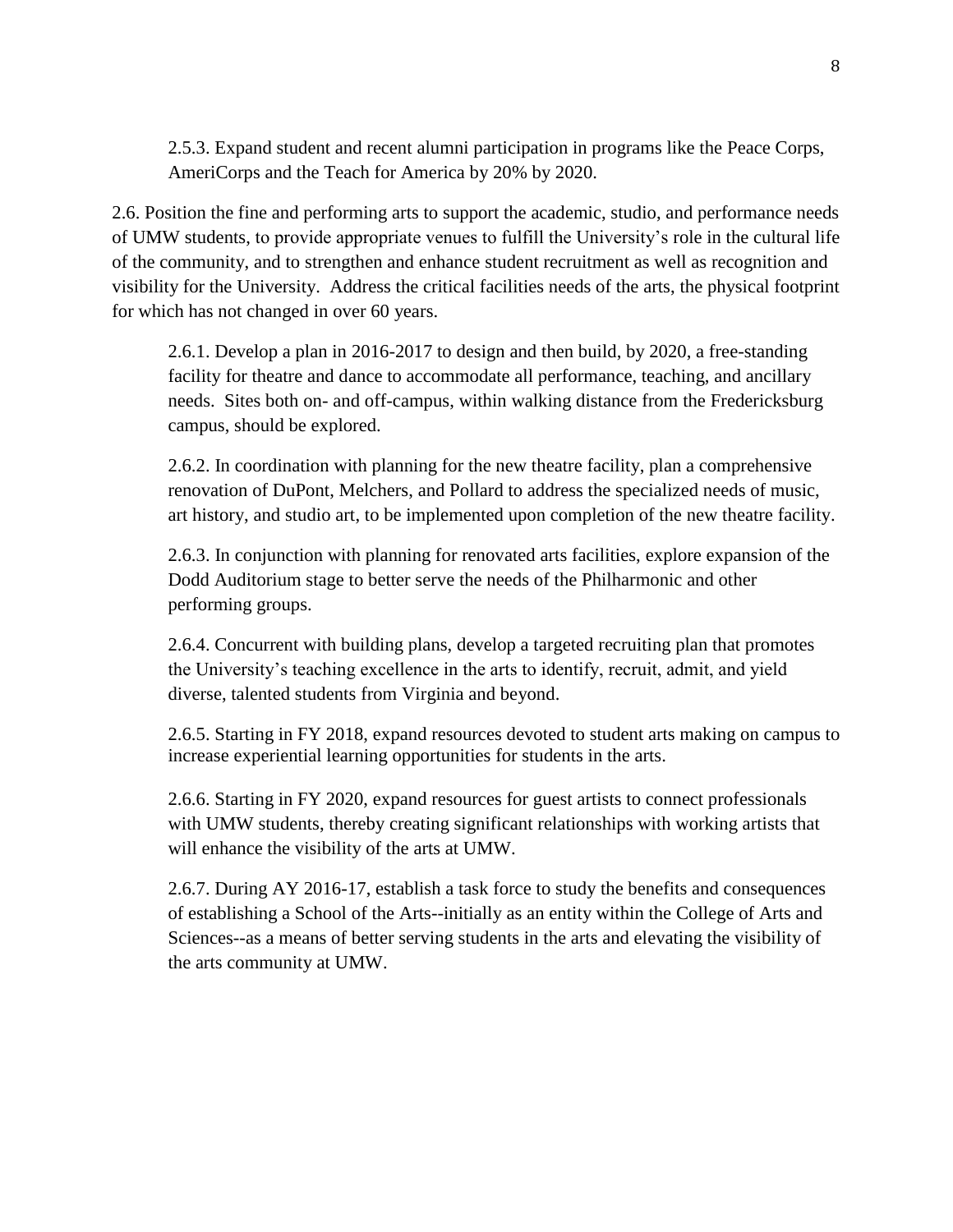**Goal 3: Strengthen Recruitment and Academic Support for Underrepresented Students as well as for Adult, Transfer, and Graduate Students** 

## **Tactical Strategies:**

3.1. Develop a tactical recruitment plan that seeks to increase underrepresented students, as defined by SCHEV, from 39.6% (fall 2014) to 48% of the student body by fall 2020.

3.2. During AY 2016-17, develop a tactical plan to ensure appropriate academic and student life support services meet the needs of all underrepresented students, including summer transition program students.

3.3. In AY 2017-18, establish a Division of Continuing Education to create, facilitate, and oversee adult credit and non-credit programs.

3.3.1. The Division will oversee establishment of high quality programs, as determined through market research, to serve the unmet needs of the large adult education population in the region, including veterans, first-generation, and other non-traditional students. Division staff will partner with the college deans and department chairs in identifying appropriate faculty staffing.

3.3.2. The Division will ensure that programs are delivered with the kind of flexibility and convenience suited to working adults (e.g., evening, weekend, on-line, hybrid, lowresidency, 8-week semesters) while ensuring availability of online courses to meet critical enrollment needs. Appropriate training in on-line and hybrid teaching will be overseen by DTLT staff.

3.3.3. Division staff will coordinate and provide walk-in support for Stafford students, as demand dictates.

3.4. In AY 2016-17, establish a Transfer Center within the Office of Academic and Career Services to ensure the success of transfer students.

3.4.1. Transfer Center staff will connect relevant administrators and faculty at partner schools with their counterparts at UMW to develop additional articulation agreements with community colleges.

3.4.2. Transfer Center staff will provide advising support appropriate to the unique needs of transfer students, both before matriculation and in transition through their first semesters at UMW.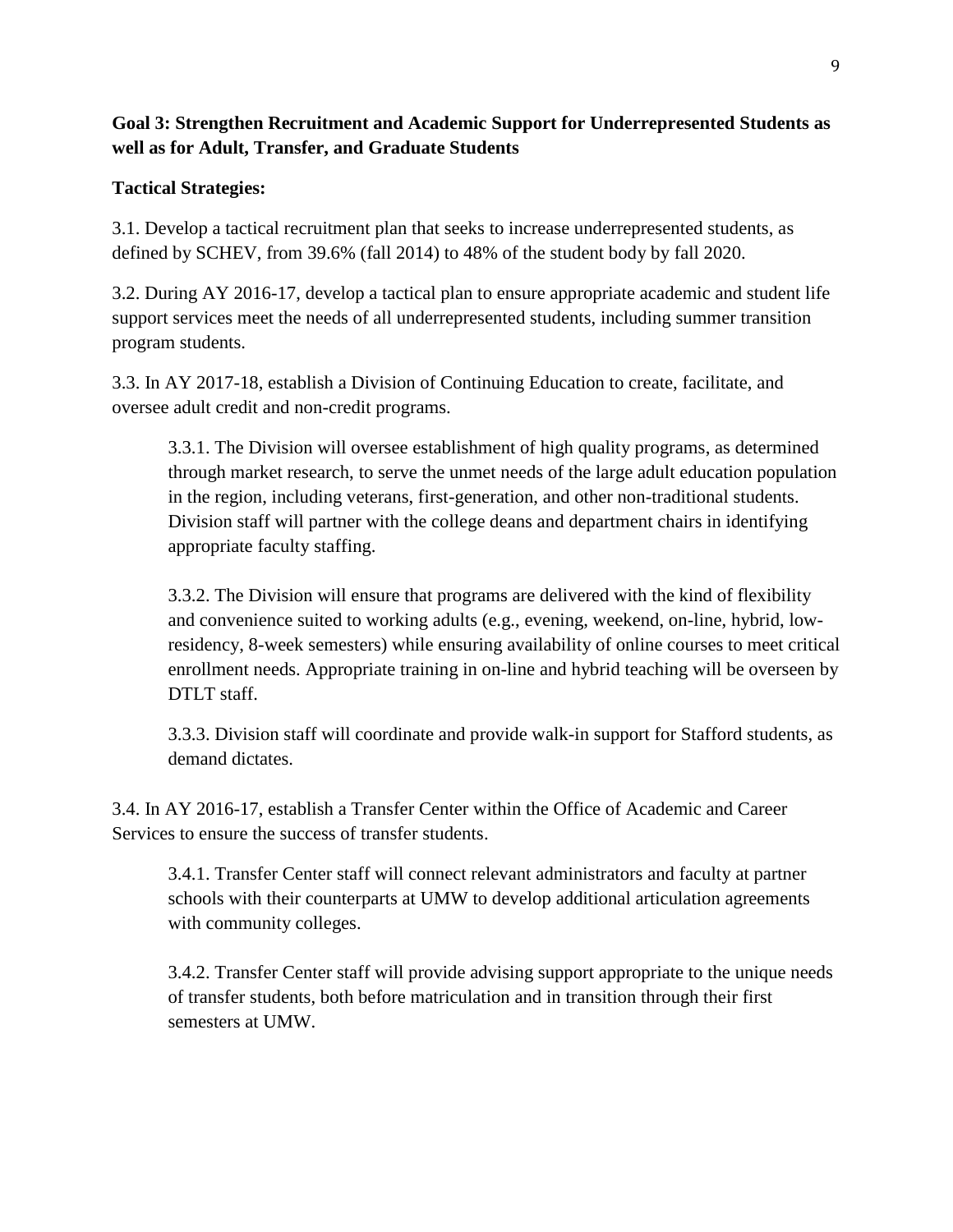3.4.3. Transfer Center staff will work closely with Admissions, the Registrar, deans, and department chairs to ensure that the university effectively supports transfer students from their initial registration for courses through degree completion.

3.5. Build enrollment in the University's graduate programs to serve the needs of the area's working adults and as a strategic enterprise to grow enrollment.

3.5.1. By May 2016, establish aggressive, achievable annual enrollment goals for each graduate program and strategic recruitment plans to ensure success at enrolling talented graduate students.

3.5.2. In AY 2016-17, enhance and bolster the existing advanced degree and non-degree programs in Education and Master's program in Business.

3.5.3. By fall 2018 implement flexible scheduling and delivery systems to ensure that graduate program offerings are delivered in times, locations, and instructional methods that are most convenient to students. Appropriate training in on-line and hybrid teaching will be overseen by DTLT staff.

3.5.4. Develop on-line delivery of select graduate and advanced programs, including endorsements and other non-degree programs in the College of Education, to be implemented starting in fall 2018.

3.5.6. Develop new professionally-oriented graduate programs and courses, based on market research, that are appropriate to UMW's mission and capabilities. Programs currently under discussion include security and conflict studies and data science; the first new program should be implemented by fall 2018.

## **Goal 4: Enhance and Expand Opportunities for Student On-Campus Engagement**

## **Tactical Strategies:**

4.1. The Division of Student Affairs will strengthen and expand pathways to undergraduate student success.

4.1.1. Beginning in FY 2017, provide resources to increase the quantity and quality of student engagement opportunities, including development of a robust schedule of weekend student activities.

4.1.2. Grow, improve, and continually assess the new student orientation program. By AY 2017-18, develop one new transition program for first-year and transfer students.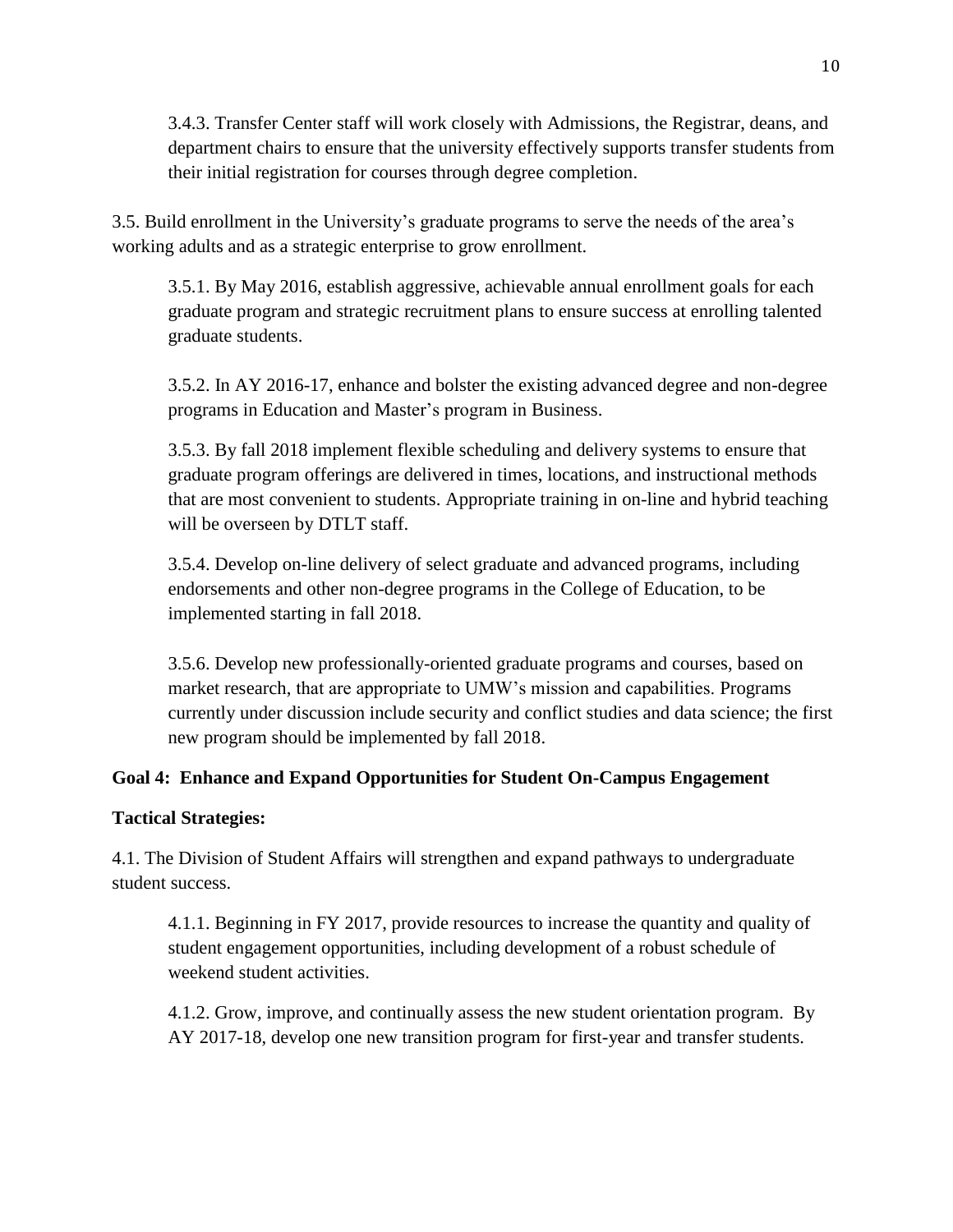4.1.3. Continue to define and grow peer mentoring opportunities. By the start of AY 2016-17, articulate stronger and more defined roles for orientation peer mentors in residence halls and in FSEM classes.

4.1.4. The Division of Student Affairs will support the development of student affinity organizations that provide opportunities for civic engagement, athletic competition, and other co-curricular activities. Such organizations, operating in conformity with UMW's community values, will not discriminate in the selection of members and will expand opportunities and engage students from diverse backgrounds. Two groups will be established in AY 2017-18, with another two to follow in each of AY 2018-19 and 2019- 20.

4.2. Emphasize and build upon UMW's ongoing success and investment in intercollegiate athletics to further enhance student life on campus.

4.2.1. In AY 2016-17, the President will establish a task force to conduct a comprehensive feasibility study involving all university stakeholders of establishing one or more additional intercollegiate men's and women's sports programs, including football. The study will conclude with recommendations by a target date of May 2017.

4.3. Build campus engagement and bolster retention through increased blending of curricular and co-curricular opportunities and connections.

4.3.1. Expand living and learning communities beyond the first year to serve as homes for affinity groups, student clubs, or language communities. Student Affairs and student success programs will work together to propose and establish at least one community in each year of the plan starting in 2016-17.

4.3.2. Student Affairs staff and faculty will work together to strengthen support for struggling students. During AY 2016-17, the division, alongside colleagues in Academic Services/Student Success, will have devised a method of identifying and intervening with vulnerable students in their first semester.

## **Goal 5: Promote Excellence and Sustainability in Support of University Operations**

### **Tactical Strategies:**

5.1. Ensure that UMW is able to hire and retain outstanding and diverse support staff who are enabled to contribute to overall student success.

5.1.1. Starting in AY 2016-17, work with representatives in Richmond and other state agencies in the Fredericksburg region to seek alignment of UMW salaries with the high cost of living in northern Virginia.